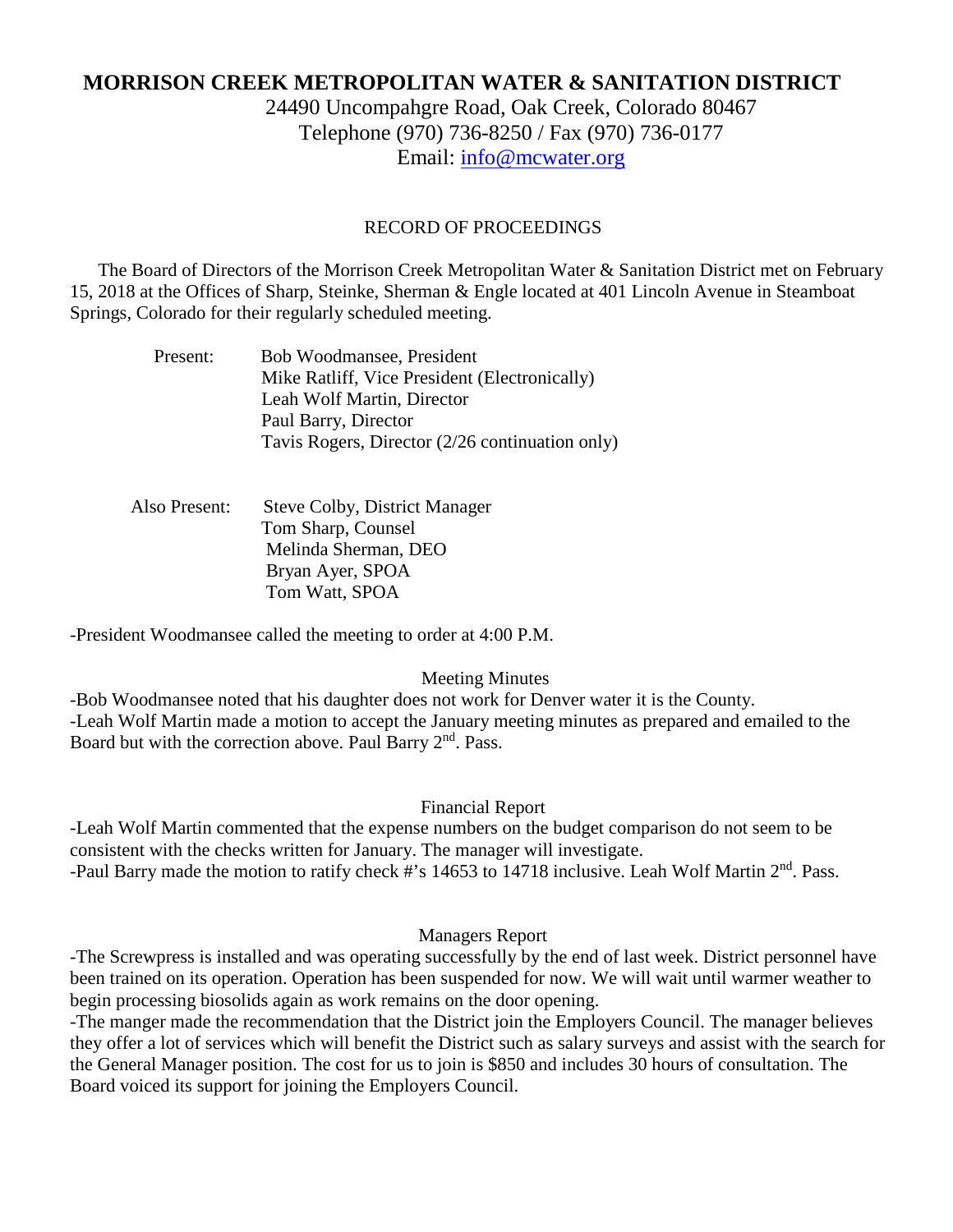-We mistakenly payed the workers comp invoice twice in December. The overpayment has been refunded. This explains the over budget number in the budget comparison at year end.

-Well 1 has been repaired by Aztec. The pump and motor were seized. The pump and motor have been sent to the factory for evaluation.

## Attorneys Report

-The two Greenridge cases are settled and decrees issued by the court.

-We have received markups from the AG's office on the 09 and 14 augmentation decrees. Mr. Sharp is optimistic that the issues remaining can be resolved quickly.

-Well 5 diligence: We will propose to the Stahls that we acknowledge we have no easement for well 5 and we agree to never operate the well until we get an easement. We will need to get the actual well and decreed location surveyed to show the locations on the Stahl property.

-Melinda Sherman, Designated Election Official, reported that the call for nominations for the 2018 regular election appeared in the February  $4<sup>th</sup>$  Pilot.

## Old Business

-Erin Light is present to explain the recently issued letter from Kevin Rein, State Engineer DWR, concerning issuance of exempt well permits in Routt County. Erin explains that issuance of these type permits is governed by the 602-3B regulations for over appropriated areas. Subdivisions typically have water supply plans which have been referred to the state Engineer for approval. Routt County did not submit plans for approval until the late 90's. The DWR is taking the position that the opinion would have been that individual wells on lots in the subdivisions would have been OK. The letter indicates that the DWR would have issued exempt well permits. The DWR is still awaiting the chart from the County which indicates the date of approval of the Routt County subdivisions. Once they receive it they will review for acceptance.

-Mr. Sharp commented that the chart should become an addendum to the letter.

-The District has proposed to the County to change the provision that wells in Stagecoach are permitted in the name of the District.

-One of the provisions of the new DWR policy is that water districts must approve the issuance of exempt well permits within their boundary. Erin says that it is assumed that if the application is in the name of the District that the District approves.

-Tom Watt commented that the Stagecoach covenants forbid individual wells.

-Which stream do the Southern Stagecoach subdivisions return to? Assume Yampa River.

-Bob Woodmansee asks about the status of the moratorium. What happens if a well permit is not issued ? -Mr. Sharp suggests a Consent and Acknoweldgement agreement which would ensure that a well permit is issued before the LOA is filed and building approval is given. This new agreement and procedure would be a condition of ending the moratorium. Mr. Sharp will prepare the agreement for consideration by the Board. -The Board proposes a special meeting for Monday February 26<sup>th</sup> to consider such a document and to consider lifting the moratorium.

## New Business

-Request by the Owner of Lot 140 in Horseback for refund of Vault Fee: The well permit has not been issued for this lot at this time. The owner no longer wants to proceed with construction of a home on this lot. The LOA was recorded.

-Mr. Sharp recommends that a LOA Termination Document be signed by the owner and recorded before returning any funds.

-The manger advised that \$500 of the fee paid is an admin fee.

-Paul Barry made the motion to return the Vault Impact fee minus \$240 for the attorney to prepare the Termination document. The District shall also retain the admin fee. This will result in a refund check to Mr. Berkley of \$14,578 to Mr. Berkley. Leah Wolf Martin 2<sup>nd</sup>. Pass.